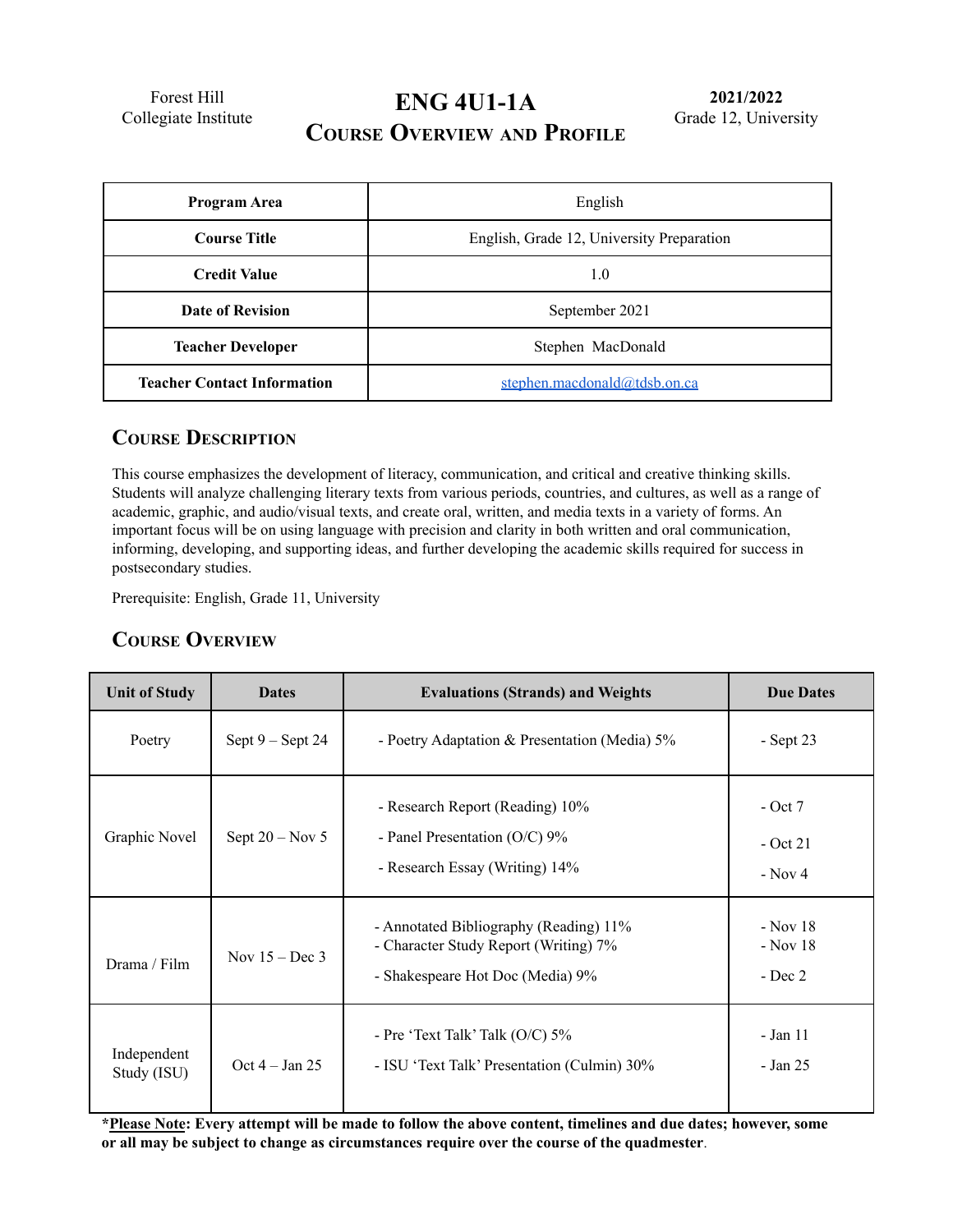#### **ASSESSMENT AND EVALUATION**

- The primary purpose of assessment and evaluation is to improve student learning.
- Assessment is when teachers examine student contributions to class activities and discussions, process work for assignments and projects, and other course performances that accurately reflect how well a student is achieving curriculum expectations in a course. The teacher uses this information to give students feedback they can use while completing tasks that will be evaluated.
- Evaluation refers to the process of assigning a mark to represent how the student's work demonstrates their achievement of established criteria.
- The achievement chart provides a standard, province-wide method for teachers to use in assessing and evaluating students' achievement. Students are evaluated according to major categories, or strands, in each course. Ministry curriculum documents provide detailed description of student achievement levels.
- In order to help you achieve success in this course, your teacher will use a variety of teaching, assessment, and evaluation strategies throughout the course to maximize your opportunities both to learn and demonstrate your learning.

This chart describes how you will be evaluated in this course:

| Term / Culminating                                  | <b>Strand</b>         | Weight |
|-----------------------------------------------------|-----------------------|--------|
| Term<br>70% of your overall grade<br>in this course | Reading               | 21%    |
|                                                     | Writing               | 21%    |
|                                                     | Oral<br>Communication | 14%    |
|                                                     | Media                 | 14%    |

| Culminating                                 | Culmin | 30% |
|---------------------------------------------|--------|-----|
| 30% of your overall grade<br>in this course |        |     |

### **LEARNING SKILLS**

- These are the skills and habits that are essential to success in school and in the workplace. The learning skills that will be evaluated in this course are:
	- Responsibility
	- Organization
- Collaboration
- Self Regulation
- Independent Work
- Teachers report achievement on the five Learning Skills using letter symbols:
	- $E =$  Excellent
	- $\circ$   $G = Good$